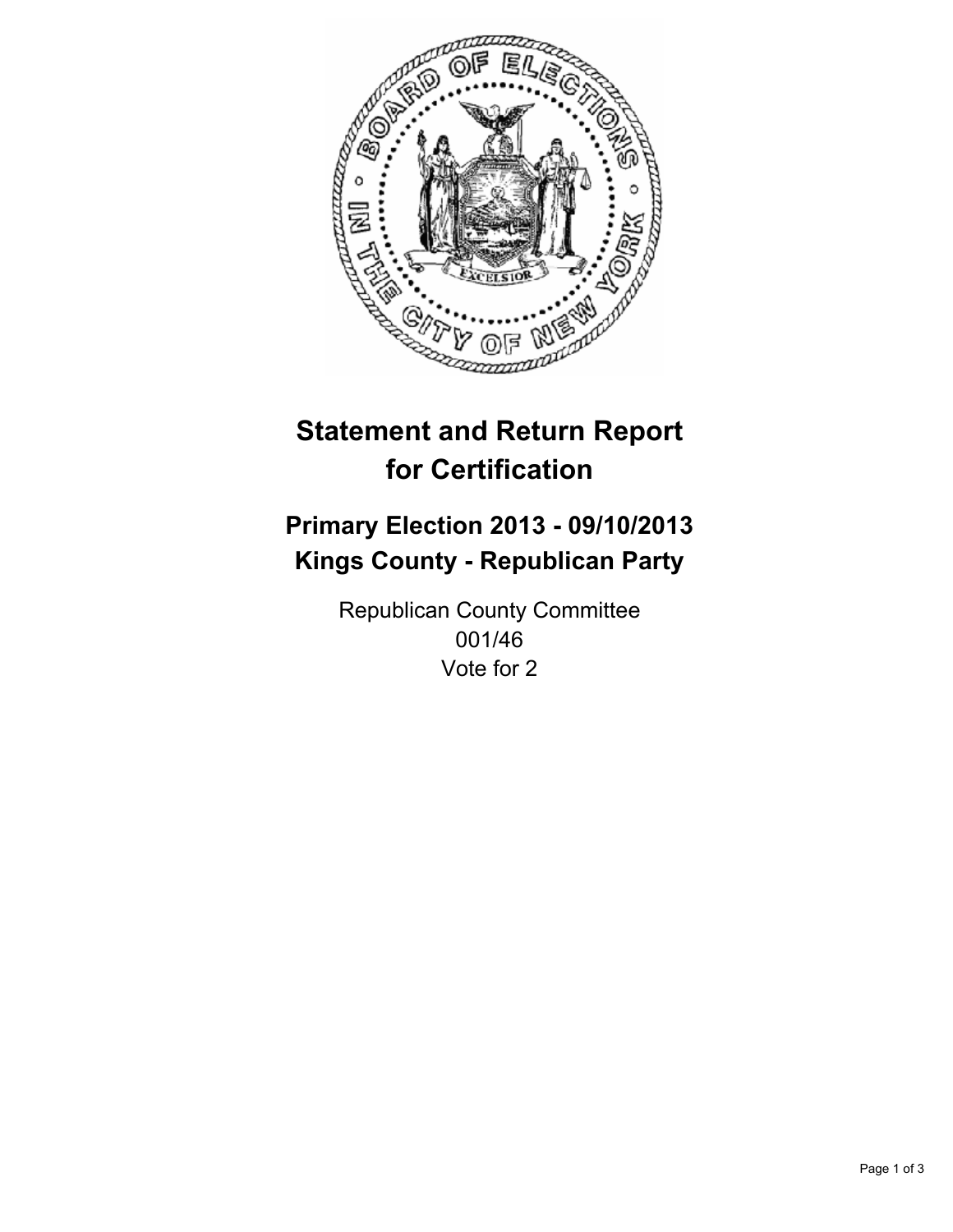

## **Assembly District 46**

| ABSENTEE/MILITARY<br><b>FEDERAL</b><br>SPECIAL PRESIDENTIAL<br><b>AFFIDAVIT</b><br>PHILOMENA BOVE<br><b>MICHAEL ARBIT</b><br>SVETLANA DOZORTSEVA<br><b>ENZA COLUCCIO</b><br><b>Total Votes</b> | <b>EMERGENCY</b> | 0        |
|------------------------------------------------------------------------------------------------------------------------------------------------------------------------------------------------|------------------|----------|
|                                                                                                                                                                                                |                  | 0        |
|                                                                                                                                                                                                |                  | 0        |
|                                                                                                                                                                                                |                  | 0        |
|                                                                                                                                                                                                |                  | $\Omega$ |
|                                                                                                                                                                                                |                  | 8        |
|                                                                                                                                                                                                |                  | 10       |
|                                                                                                                                                                                                |                  | 10       |
|                                                                                                                                                                                                |                  | 8        |
|                                                                                                                                                                                                |                  | 36       |